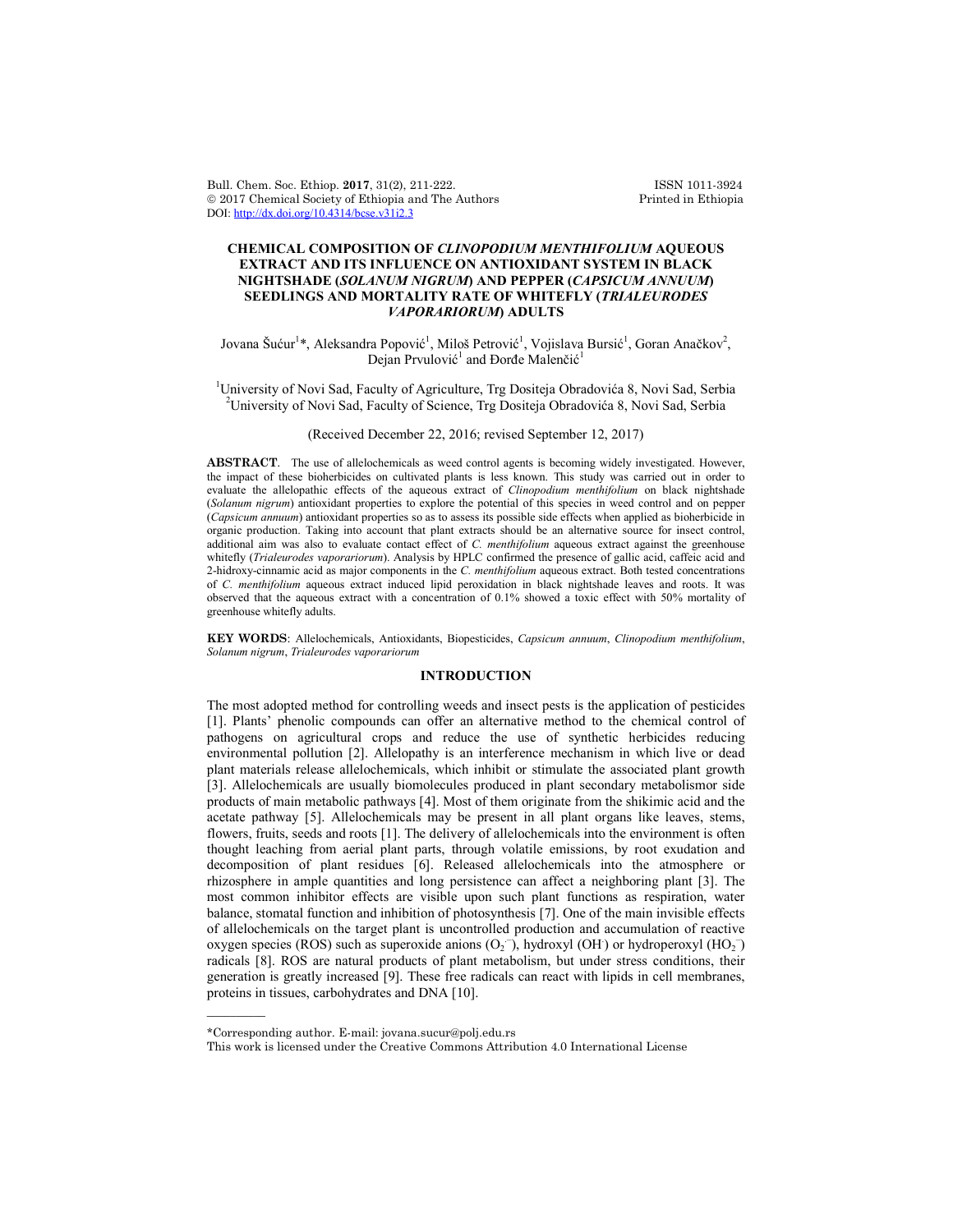Excessive production of ROS is accompanied by the activation of the cellular antioxidant system [11]. It includes enzymatic defenses, such as catalase (CAT), superoxide dismutase (SOD) and peroxidases, which metabolize superoxide anions and hydrogen peroxide, preventing most of the formation of the toxic hydroxyl radicals (OH) [10]. On the other hand, the cellular level of  $H_2O_2$  could be toxic enough to inhibit the enzymes' activity, leaving the plant vulnerable to oxidative damage [12]. Thus, allelochemicals present in plants can be used in weeds control. For this purpose, more suitable are aqueous extract of plants because of easier application in crops. One of highly resistant weed species in our crops, especially in soybean, potato and pepper crops, is black nightshade. In soybean crops, the presence of this weed leads to loss in yield if it grabs with soybean because its seeds are similar to soybean and affects the quality of the soybean seeds.

This study was carried out in order to evaluate the allelopathic effects of the aqueous extract of *Clinopodium menthifolium*on black nightshade (*Solanum nigrum*) antioxidant properties to explore the potential of this species in weed control and on pepper (*Capsicum annuum*) antioxidant properties so as to assess its possible side effects when applied as bioherbicide in organic production. The effect of two concentrations (0.1 and 0.2%) of *C. menthifolium* aqueous extract on lipid peroxidation process, as well as the activity of antioxidant enzymes (catalase (CAT), superoxide dismutase (SOD) and peroxidase (POD)) in leaves and roots of black nightshade and pepper seedlings was examined 24, 72 and 120 h after the treatment. The third aim was to evaluate effectiveness of *C. menthifolium* aqueous extract against the greenhouse whitefly (*Trialeurodes vaporariorum*). Whitefly is a major problem in our greenhouses, especially in heated greenhouses where this pest has good conditions for development during the whole year. Also, their biology and large number of generation are cause of heavy control. Furthermore, the chemical composition of the aqueous extract used was achieved by HPLC, and total phenolic and flavonoid content were determined.

## **EXPERIMENTAL**

#### *Chemicals and reagents*

All the chemicals and reagents used in this study were of analytical grade reagents with highest purity. These chemicals and reagents were: ferulic acid, *trans*-cinnamic acid, gallic acid, caffeic acid, 2-hydroxycinamic acid, *p*-coumaric acid, chlorogenic acid, quercetin, kaempferol, (+) catechin hydrate, cyanin chloride, idaenin chloride, callistephin chloride and kuromanin chloride, rutin, Folin-Ciocalteu reagent, L-methionine,nitrotetrazolium blue chloride (NBT), riboflavin and thiobarbituric acid (Sigma Aldrich); guaiacol (Merck, Darmstadt); pyrogallol and aluminum chloride hexahydrate (Alfa Aesar, United States); potassium phosphate monobasic, ethylenediaminetetraacetic acidand hydrogen peroxide (Zorka pharma, Serbia); sodium carbonate, magnesium sulfate heptahydrate, calcium nitrate tetrahydrate, potassium nitrate, trichloroacetic acid (Centrohem, Serbia).

### *Plant material and preparation of the aqueous extract*

The wild, aromatic plant, *Clinopodium menthifolium* (Host) was collected at localities near the Adriatic coast in Montenegro, around Sutomore and Čanj city (longitude: 19º00'30.10'' E, latitude: 42º09'52.19'' N, altitude: 31 m), in May of 2012. Voucher specimen of collected plant was confirmed and deposited at the Herbarium of The Department of Biology and Ecology, Faculty of Science, University of Novi Sad, with the identification number 2-1543.

The aqueous extract of *C. menthifolium* was prepared with air-dried plant material spilled with boiling distilled water (10%,  $w/v$ ) and left for 24 h. After 24 h, the extract was filtered through Whatman No. 4 filter paper and kept at  $4^{\circ}$ C in the fridge until application.

Bull. Chem. Soc. Ethiop. **2017**, 31(2)

212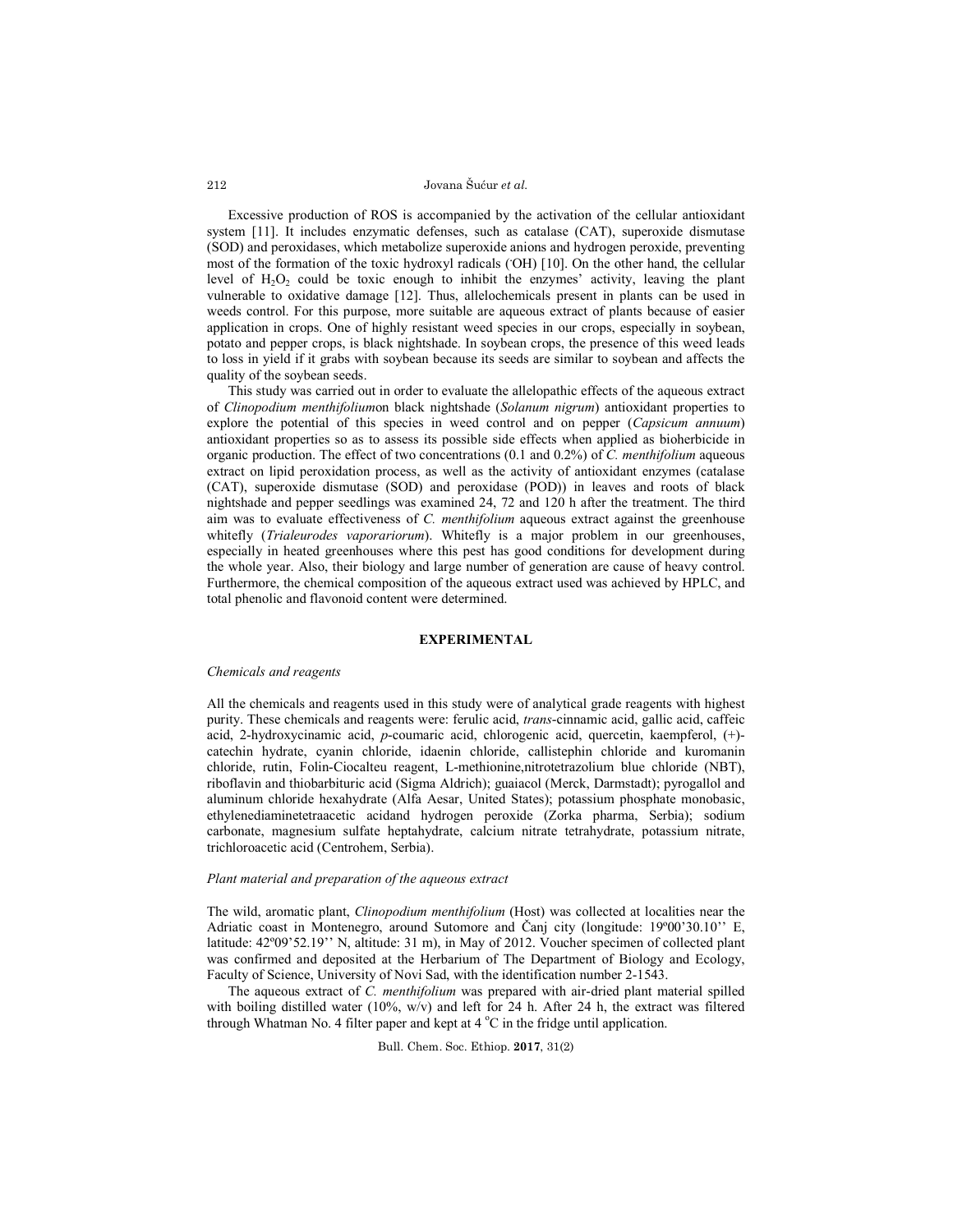### *Determination of total phenolic and flavonoid contents*

The total phenolic content of the *C. menthifolium* aqueous extract was determined according to the Folin-Ciocalteu method [13]. Extract  $(20 \mu L)$  was mixed with 3.4 mL of deionized water, 0.4 mL of 20% sodium carbonate and 0.2 mL of Folin-Ciocalteu reagent, which was previously diluted (1:2) with distilled water. After incubation at room temperature for 30 min, the absorbance of the reaction mixture was measured at 720 nm using an UV/VIS spectrophotometer (Thermo Scientific Evolution 220, USA). The total phenolic content was determined using a standard curve with gallic acid (0.1–2.0 mg/mL). The data were expressed in mg of gallic acid equivalents per gram of dry weight (mg GAE/g of DW).

The total flavonoids were estimated according to the method described by Markham [14]. Extract (0.4 mL) was mixed with 1 mL of deionized water and 2.5 mL of 2% aluminium chloride hexahydrate solution. After incubation at room temperature for 15 min, the absorbance of the reaction mixture was measured at 430 nm using an UV/VIS spectrophotometer (Thermo Scientific Evolution 220, USA). The total flavonoid content was determined using a standard curve with rutin (1.0–50.0 mg/mL). The data were expressed in mg of rutin equivalents per gramof dry weight (mg rutin/g of DW).

# *Chemicals and apparatus*

All solvents used were of chromatography grade and were obtained from J. T. Baker (Deventer, The Netherlands). Ferulic acid (99.0%), *trans*-cinnamic acid (99.0%), gallic acid (99.9%), caffeic acid (98.0%), 2-hydroxycinamic acid (97.0%), *p*-coumaric acid (98.0%), chlorogenic acid (95.0%), quercetin (98.0%),kaempferol (97.0%), (+)-catechin hydrate (98.0%), cyanin chloride (96.5%), idaenin chloride (98.0%), callistephin chloride (97.0% ) and kuromanin chloride (98.0%) were used as analytical standards. The stock standard solutions were prepared by dissolving the required analytical standard in methanol, while the working solution, i.e., the mixture of the studied phenol compounds, was obtained by mixing and diluting the stock standards with mobile phase, resulting in a final mass concentration of 100  $\mu$ g/mL. The composite mixtures of all phenol compounds at appropriate concentrations were used to spike samples in the data validation settings. Acetic acid was of *p.a*. grade (Carl Roth).

## *Determination of phenolic compounds*

*HPLC analysis*. The chromatographic separation for phenolic compounds was achieved using an Agilent 1100 (Agilent Technologies, USA) HPLC system with a binary pump and diode array detector-DAD. The phenolic acids were separated on a ZORBAX SB-Aq (5 μm particle size: 4.6 x 250 mm, Agilent) column and the other phenolic compounds on a ZORBAX SB-C18 (5 μm particle size: 3.0 x 250 mm, Agilent) column. The aqueous extract was filtered through 0.45 μm syringe filters and directly injected through a 20 μL fixed loop onto the column.

*Method 1.* The mobile phase was acetonitrile with 2.0% acetic acid (solvent A) and Milli-Q water with 2.0% acetic acid (solvent B) in gradient mode, with the flow rate 1.0 mL/min on ZORBAX SB-Aq column. The gradient was as follows: 92% A at 0 min, 80% A at 18 min, 60% A at 25 min, 55% A at 30 min, 35% A at 40 min, 20% A at 50 min, constant 20 % A for 4 min, 90% A at 57 min following 3 min constant 90% A. Stop time was 2 min.

*Method 2.* The mobile phase was acetonitrile : methanol (solvent A) and Milli-Q water with 2.0% acetic acid (solvent B) in gradient mode, with the flow rate 1.0 mL/min on ZORBAX SB-C18 column. The gradient was as follows: 95% B at 0 min, 85% B at 15 min, 35% B at 45 min, 5% B at 60 min, 95% B at 63 min. Stop time was 2 min.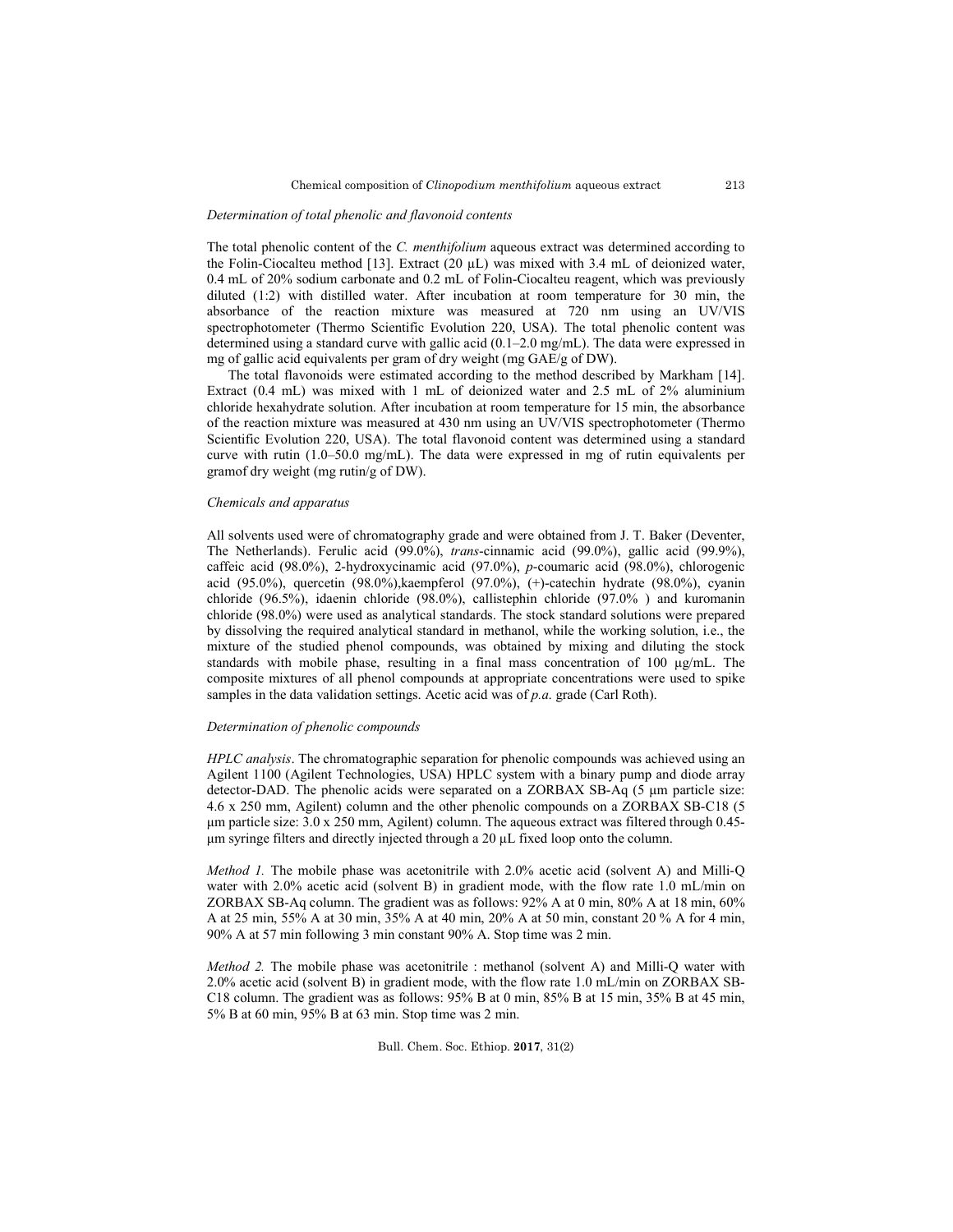Ferulic acid, *trans*-cinnamic acid, 2-hydroxycinamic acid, gallic acid, caffeic acid, *p*coumaric acid, chlorogenic acid, quercetin and kaempferol were detected by method 1, while (+)-catechin hydrate, cyanin chloride, idaenin chloride, callistephin chloride and kuromanin chloride were detected by method 2.

### *Validation parameters*

The detector linearity response was checked by preparing the blank plant sample according to the Generalić *et al*. [15] method and after the extraction the residue was diluted in 1.5 mL of the phenol acids and flavonoids mixture standard in mass concentrations of 1.0, 2.0, 5.0, 10.0, 50.0, 100, 200 and 250 µg/mL. The reproducibility of the method was determined by analyzing the sample of the same mass concentration level (10.0 μg/mL/kg) in six replicates and shown through the relative standard deviation - RSD  $(\%)$ . The limits of quantification (LOQ) were determined by adding 100 µL of phenols and flavonoids mixture standard to the concentration of  $1.0 \mu$ g/mL, in 0.5 g of the sample in six replicates.

#### *Seedling growth*

The experiment was performed at the Laboratory of Biochemistry, Faculty of Agriculture, Novi Sad and conducted under controlled conditions (28 °C, 60% relative humidity, a photoperiod of 18 h, and a light intensity of 10.000 lx). The black nightshade, *Solanum nigrum* L., and pepper, *Capsicum annuum* L., seeds were surface-sterilized with  $3\%$  H<sub>2</sub>O<sub>2</sub>(v/v) and washed with sterilized deionised water. These seeds were placed in plastic pots containing sterile sand and were maintained under dark conditions. Thirty-day-old seedlings were transplanted in plastic pots containing 700 mL of Hoagland's solution(10% MgSO<sub>4</sub> x 7H<sub>2</sub>O, 10% Ca(NO<sub>3</sub>)<sub>2</sub> x 4 H<sub>2</sub>O, 10% KH2PO4, 10% KNO3, microelements, 7.5% Fe-EDTA), and 7 and 14 mL of *C. menthifolium* aqueous extract, while pots of control contained the same volume of nutrient solution. Seedlings were harvested for determining the investigated biochemical parameters 24, 72 and 120 h after the treatments with the *C. menthifolium* aqueous extract.

### *Analysis of the antioxidant enzymes SOD, CAT and POD*

For the determination of the oxidative stress parameters, 2 g of fresh plant material (leaves and roots from each growth condition: control, 0.1 and 0.2% *C. menthifolium* aqueous extract) was homogenized in 10 mL of phosphate buffer (0.1 M, pH 7.0) prepared in-house. After centrifugation, supernatants were used for protein quantification and enzyme activity assays. Biochemical analyses were carried out spectrophotometrically using an UV/VIS spectrophotometer (Thermo Scientific Evolution 220 (USA)).

Measurement of protein levels in the supernatants was performed according to the method of Bradford [16, 17]. Catalase (CAT) (EC 1.11.1.6) activity was determined according to Sathya and Bjorn [18]. The decomposition of  $H_2O_2$  was followed as a decrease in absorbance at 240 nm. The enzyme extract (20 µL extract of leaves or 0.1 mL extract of roots, separately) was added to the assay mixture containing 1 mL for leaves and 1.5 mL for roots of 50 mM potassium phosphate buffer (pH 7.0) prepared in-house and 10 mM  $H<sub>2</sub>O<sub>2</sub>$ . The activity of the enzyme was expressed in U/mg of protein. Superoxide dismutase (SOD) (EC 1.15.1.1) activity was assayed according to the method of Mandal *et al.* slightly modified by measuring its ability to inhibit photochemical reduction of nitro blue tetrazolium (NBT) chloride [19]. The reaction mixture contained 50 mM phosphate buffer (pH 7.8), 13 mM L-methionine, 75 μM NBT, 0.1 mM EDTA, 2 μM riboflavin and 20 μL of the enzyme extract. It was kept under a fluorescent lamp for 30 min, and the absorbance was read at 560 nm. One unit of the SOD activity was defined as the amount of enzymes required to inhibit reduction of NBT by 50%. The activity of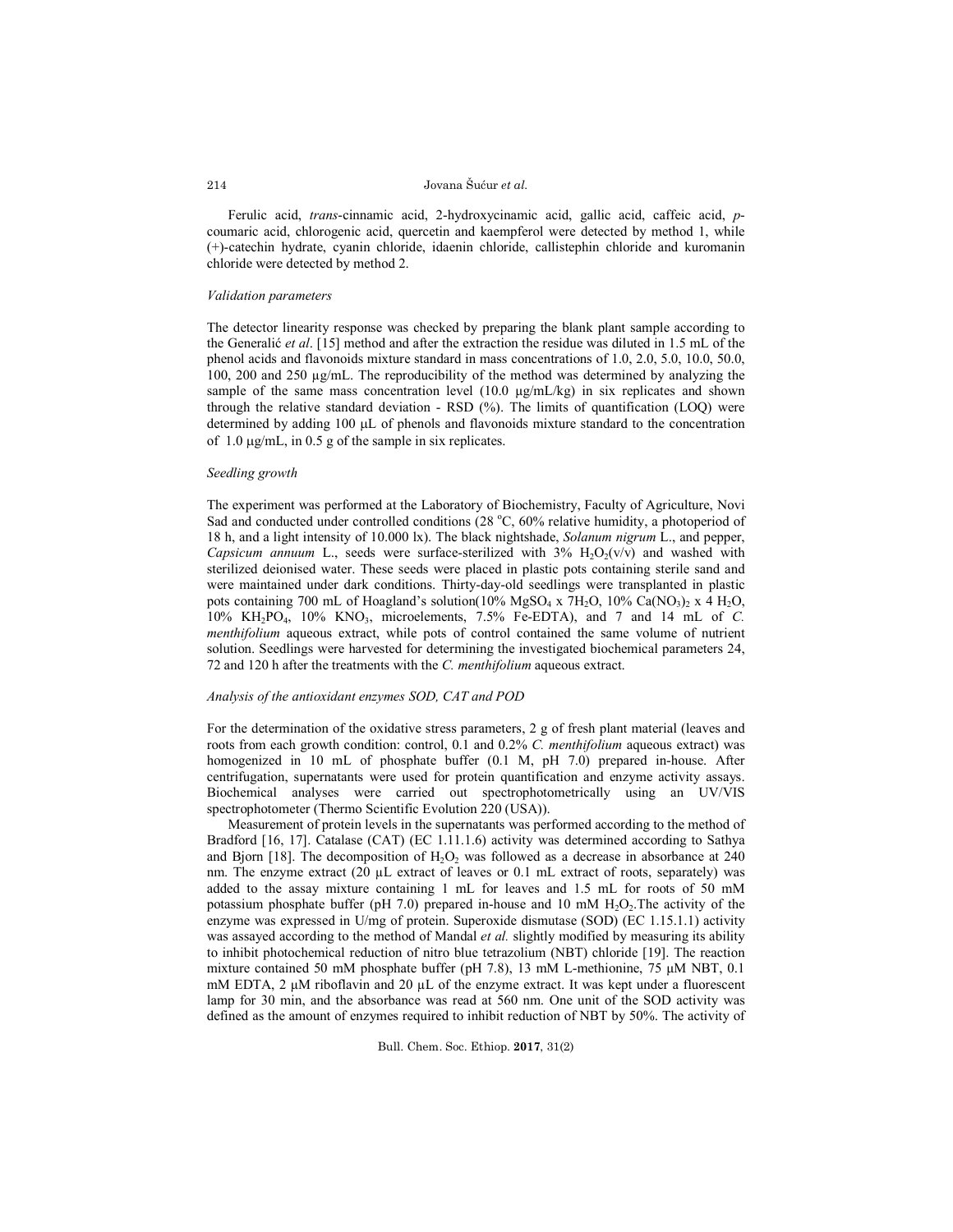the enzyme was expressed in U/mg of protein. Peroxidase (POD) (EC  $1.11.1.7$ ) activity was measured using guaiacol and pyrogallolas substrates according to Morkunas and Gmerek [20].

*Pyrogallol peroxidase activity*. This method is based on the measurement of the content of purpurogallin - a product of pyrogallol oxidation. The enzyme extract (20 µL) was added to the assay mixture containing 3 mL of 180 mM pyrogallol and 20  $\mu$ L of 2 mM H<sub>2</sub>O<sub>2</sub>. The absorbance was recorded at 430 nm.

*Guaiacol peroxidase activity*. This method consists of an assay of tetraguaiacol - a colored product of guaiacol oxidation in the investigated sample. The enzyme extract  $(40 \mu L)$  was added to the assay mixture containing 3 mL of 20  $\mu$ M guaiacol and 20  $\mu$ L of 3 mM H<sub>2</sub>O<sub>2</sub>. The absorbance was recorded at 436 nm. The activity of the enzyme was expressed in U/mg of protein.

*Lipid peroxidation*. Lipid peroxidation was measured at 532 nm using the thiobarbituric acid (TBA) test [19]. The enzyme extract (0.5 mL) was incubated with 2 mL of 20% trichloroacetic acid (TCA) containing  $0.5\%$  thiobarbituric acid for 40 min at 95 °C. The reaction was stopped by cooling on ice for 10 min and the product was centrifuged at 10.000×*g* for 15 min. The total amount of TBA-reactive substances was given innmolof malondialdehyde (MDA) equivalents per mg of proteins.

### *Insects*

The insects used in the experiment, adults of whitefly *Trialeurodes vaporariorum* (Westwood, 1856) (Homoptera: Aleyrodidae), were collected in the greenhouse where it had been developed on peppers and tomatoes. The experiment was carried out at the Faculty of Agriculture, University of Novi Sad.

# *Bioassays*

The bioassays were carried out using groups of 20 adults of *T. vaporariorum*, keptin round, transparent laboratory dishes (height: 25 cm and diameter:12 cm), and fed on the pepper nursery plants containing a known concentration (0.1%) of the *C. menthifolium* aqueous extract. The aqueous extract was applied together with adjuvant, in an amount of 20 mL per plant with hand sprayer, for better adhesion to the leaf surface. Pepper plants with water, adjuvant and 20 insects were used as controls. Aqueous extract plus adjuvant and water plus adjuvant were applied on plants by spraying, after that, insects (20 individuals for each plant) were set up on the plants in laboratory dishes. The experiment was set in three replicates and control. A no-choice method in which control and treated plants were placed individually in each dish, was adopted in this experiment.Mortality was checked after 24, 48 and 96 h.

#### *Statistical analysis*

All measurements were performed in triplicates. Values of the biochemical parameters were expressed as mean ± standard error of mean and tested by ANOVA followed by comparison of the means by Duncan's multiple range test ( $p < 0.05$ ). Data were analyzed using STATISTICA for Windows version 11.0. Comparable percentage was done by the formula: *∆(%) = (100 x sample / control) – 100.*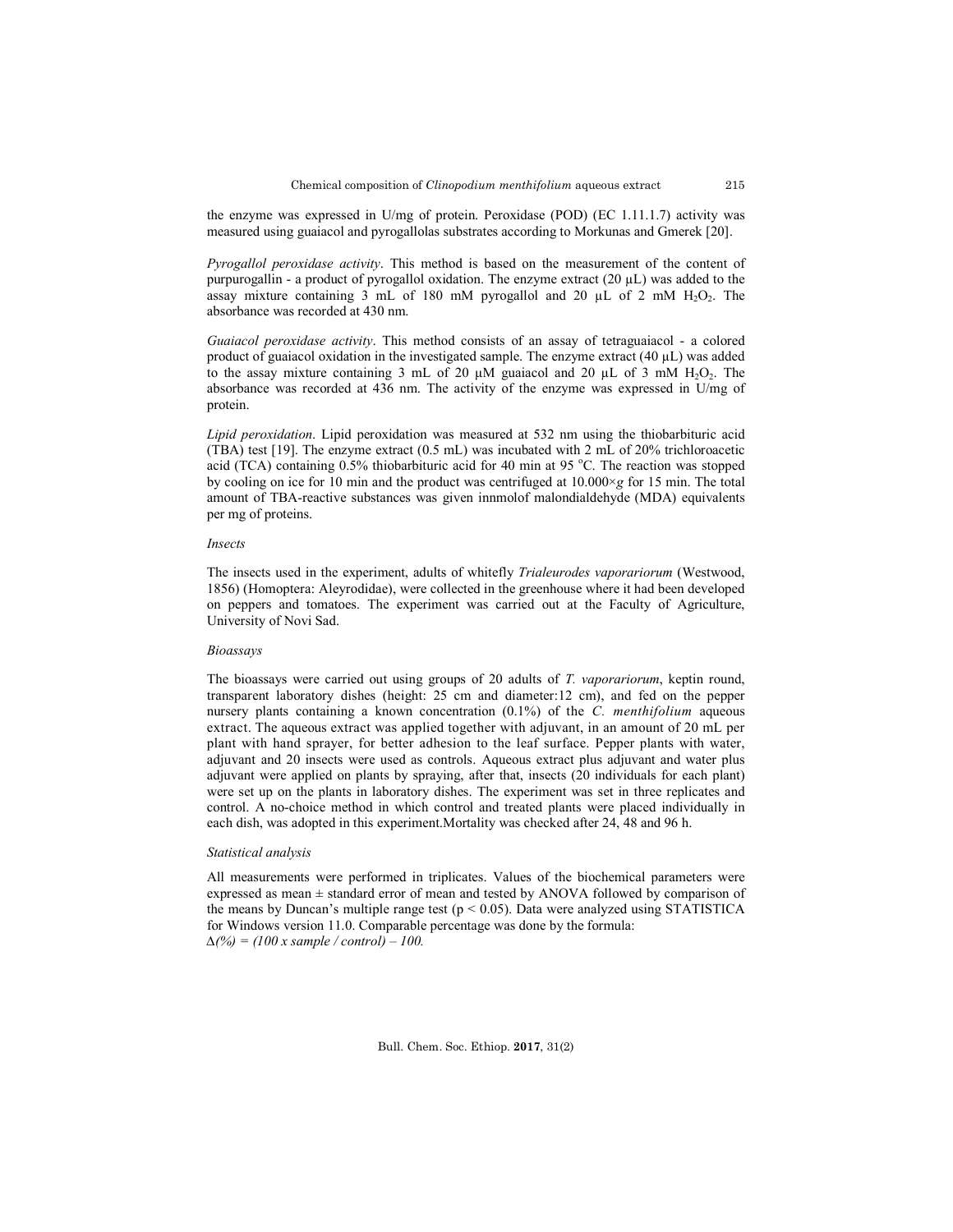### **RESULTS AND DISCUSSION**

#### *Determination of phenolic compounds*

Plant phenolic compounds and their protective role against oxidative damage caused diseases have been the subject of a great number of different studies. However, they are also involved in plant allelopathy and have substantial allelopathic application as herbicides, insecticides, and fungicides [21]. The total amount of phenols in *C. menthifolium* aqueous extract was  $104 \pm 5.0$ mg GAE/g of DW. The total flavonoids content was  $7.0 \pm 0.1$  mg rutin/g of DW. HPLC-DAD chromatogram of phenol acids standard and *C. menthifolium* extract are shown in Figure 1. The method was evaluated in terms of linearity, reproducibility and limits of quantification. All the validation parameters are shown in Table 1. Compounds identified and quantified in the aqueous extract of *C. menthifolium* are shown in Table 2. The main constituent of phenol components was gallic acid (15.9  $\pm$  0.7  $\mu$ g/g). Caffeic acid and 2-hydroxy-cinnamic acid were present at a concentration of  $13.9 \pm 0.7$  and  $13.5 \pm 0.5$ µg/g, respectively.



Figure 1. HPLC-DAD chromatogram of phenol acids standard (blue line: method 1: 1 - gallic acid, 2 - chlorogenic acid, 3 - caffeic acid, 4 - p-coumaric acid, 5 - ferulic acid, 6 - 2 hydroxy cinamic acid, 7 - trans cinnamic acid, 8 – quercetin, 9 – kaempferol; green line: method 2: 10 - (+)-catechin hydrate, 11 - kuromanin chloride, 12 - cyanin chloride, 13 - idaenin chloride, 14 - callistephin chloride; red line: chromatogram of *C. menthifolium* extract).

### *Antioxidant enzyme activity and MDA content*

The activity of the antioxidant enzymes in leaves and roots of black nightshade was significantly affected by the *C. menthifolium* aqueous extract. In leaves of black nightshade, the significant increase in activity of SOD and CAT was detected in the treatment with both concentrations ofthe *C. menthifolium* aqueous extract. Activity of CAT showed an increase to 191% in the treatment with 0.1% *C. menthifolium* aqueous extract and an increase to 126% in the treatment with 0.2% *C. menthifolium* aqueous extract, 120 h after the treatment. Activity of SOD showed an increase to 110% in the treatment with 0.1% *C. menthifolium* aqueous extract 120 h after the treatment (Table 3). The highest activity of the guaiacol peroxidise (151% compared to control) was observed in plants 72 h after the treatment with 0.2% *C. menthifolium* aqueous extract. In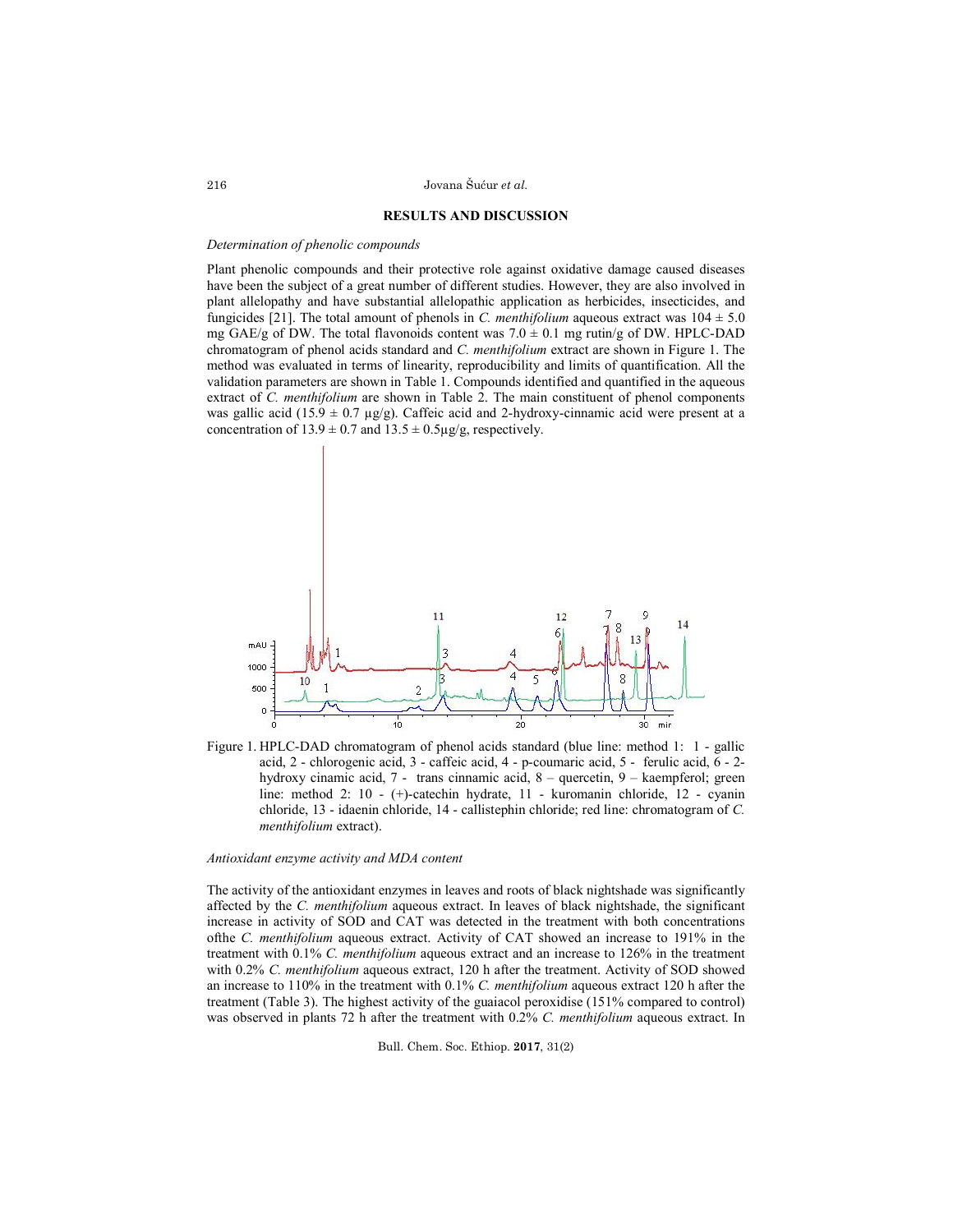roots of the black nightshade, the activity of CAT was significantly increased 120 h after the treatments with both concentrations of the *C. menthifolium* aqueous extract (238% after the treatment with 0.1% extract).Higher tested concentration of *C. menthifolium* aqueous extract (0.2%) significantly increases the activity of pyrogallol peroxidise 120 h after the treatment (54.3%). Both tested concentrations of the *C. menthifolium* aqueous extract showed a significant increase in the activity of SOD, CAT and peroxidases of pepper leaves after 120 h as compared to control (Table 4). In the same time, an increase in peroxidases activity in the root was detected. Some other authors reported changes in antioxidant enzyme activities in plants under oxidative stress [22].

|  |  | Table 1. Validation parameters for phenolic compounds. |
|--|--|--------------------------------------------------------|
|  |  |                                                        |

| Phenolic acid           | $R^2$  | Repetability (RSD, %) | $LOQ$ ( $\mu$ g/kg) |
|-------------------------|--------|-----------------------|---------------------|
| Gallic acid             | 0.9979 | 7.4                   | 0.3                 |
| Ferulic acid            | 0.9982 | 1.7                   | 0.3                 |
| 2-Hydroxy cinamic acid  | 0.9995 | 10.6                  | 0.3                 |
| trans-Cinnamic acid     | 0.9997 | 4.2                   | 0.3                 |
| Caffeic acid            | 0.9970 | 13.4                  | 0.3                 |
| $p$ -Coumaric acid      | 0.9970 | 8.7                   | 0.3                 |
| Chlorogenic acid        | 0.9982 | 6.5                   | 0.3                 |
| Ouercetin               | 0.9950 | 3.2                   | 0.3                 |
| $(+)$ -Catechin hydrate | 0.9979 | 9.5                   | 0.3                 |
| Cyanin chloride         | 0.9982 | 4.3                   | 0.3                 |
| Idaenin chloride        | 0.9995 | 9.2                   | 0.3                 |
| Callistephin chloride   | 0.9991 | 11.7                  | 0.3                 |
| Kuromanin chloride      | 0.9987 | 5.9                   | 0.3                 |
| Kaempferol              | 0.9997 | 12.1                  | 0.3                 |

Table 2. Phenolic compounds (mean  $\pm$  SD  $\mu$ g/g) presented in the *C. menthifolium* aqueous extract.

| Phenolic compounds          | $\mu$ g/g      |
|-----------------------------|----------------|
| Gallic acid                 | $15.9 \pm 0.7$ |
| Caffeic acid                | $13.9 \pm 0.7$ |
| $p$ -Coumaric acid          | $1.46 \pm 0.1$ |
| 2-Hydroxy cinnamic acid     | $13.5 \pm 0.5$ |
| <i>trans</i> -Cinnamic acid | $2.17 \pm 0.1$ |
| Kaempferol                  | $2.25 \pm 0.2$ |
| Ouercetin                   | $2.39 \pm 0.1$ |

For various plant species under oxidative stress, a significant increase of lipid peroxidation is observed. The generation of superoxide and hydroxyl radicals was evaluated together with the production of malondialdehyde, the main end product of lipid peroxidation. Thus, malondialdehyde (MDA) content is used as an oxidant biomarker. Statistically significant increases in MDA accumulation were recorded in both black nightshade plant tissues 120 h after the treatment (112% in the leaves and 82.6% in the roots treated with 0.1% *C. menthifolium* aqueous extract) (Table 3). The significant increase in LP intensity in pepper plants was recorded only in roots of pepper plants treated with a higher concentration (0.2%) 120 h after the treatment (98.3%) (Table 4).

The caffeic acid, the second main constituent of phenol components in the *C. menthifolium* aqueous extract, can stimulate the process of lipid peroxidation inducing oxidative stress in plants. Due to the exposure to caffeic acid, an increase of the lipid peroxidation process was observed in the root of bean [23] and cabbage [24]. In this research, *C. menthifolium* aqueous extract which contains caffeic acid at a concentration of  $13.9 \pm 0.7 \mu g/g$ , induced lipid peroxidation in black nightshade leaves and roots.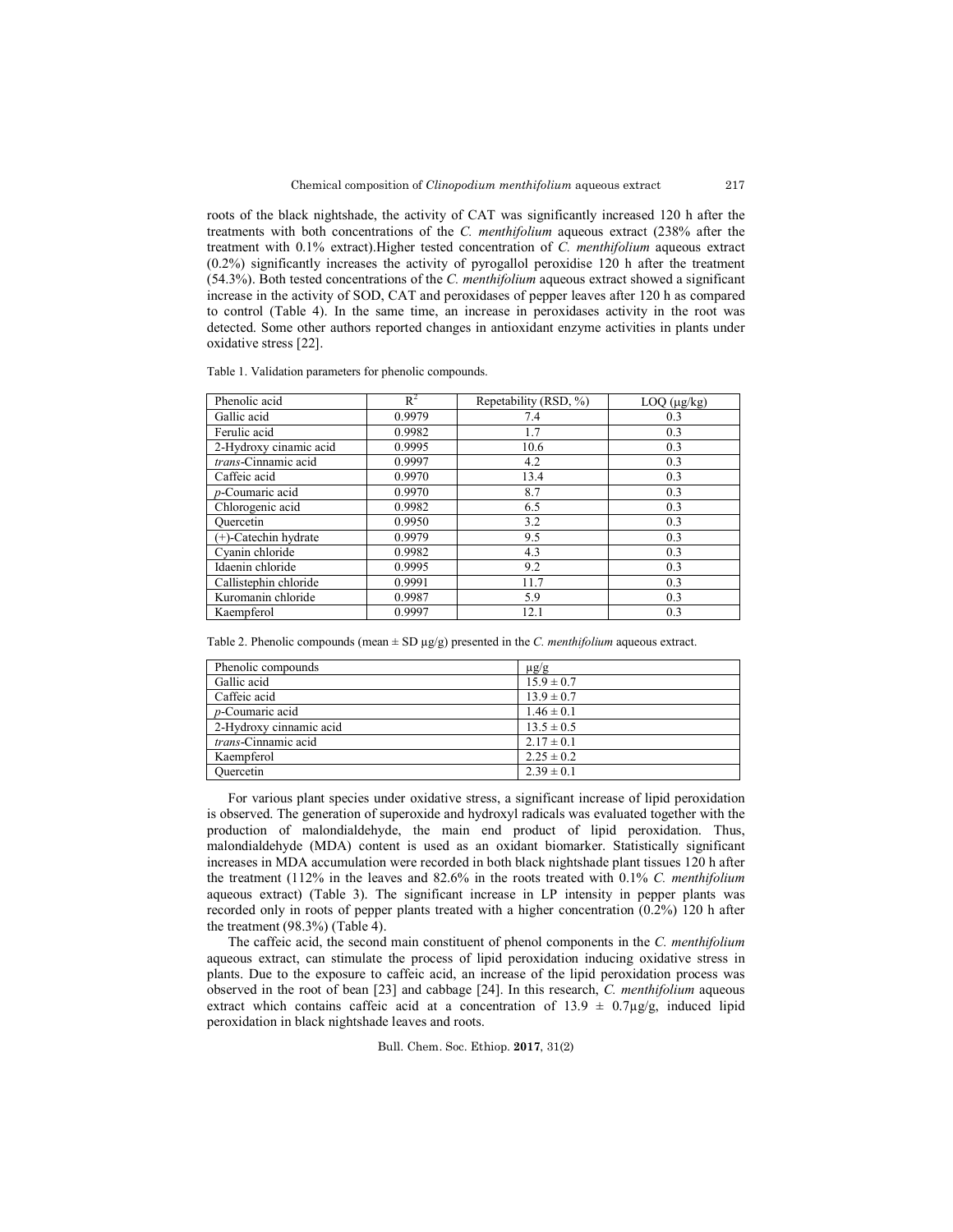Our results show that the two tested extract concentrations affected lipid peroxidation in leaves and roots of the black nightshade in the same way, but the highest level of MDA was observed in leaves and roots treated with a lower concentration. The significant higher accumulation of MDA in black nightshade plants treated with the *C. menthifolium* aqueous extract points to the fact that alelopathy-provoked stress was strong enough and the scavenging effects of antioxidant enzymes could not prevent oxidative burst and induction of lipid peroxidation. Siddique and Ismail reported that accumulation of  $H_2O_2$  in leaves of race plants in response to *F. miliacea* treatment enhances lipid peroxidation and causes severe oxidative stress [22].

Table 3. The effect of two concentrations (0.1 and 0.2%) of the *C. menthifolium* aqueous extracts on the activities of the antioxidant enzymes (U/mg protein) and on MDA content (nmol/mg protein) in leaves and roots of the black nightshade seedlings compared to control group.

| Time                  |         | 24 h                                 | 72 h                               | 120 <sub>h</sub>                         |
|-----------------------|---------|--------------------------------------|------------------------------------|------------------------------------------|
| Leaves                |         |                                      |                                    |                                          |
| Catalase              | Control | $10.3 \pm 0.1^a$                     | $25.8 \pm 1.8$ <sup>c</sup>        | $15.3 \pm 0.1^b$                         |
|                       | 0.1%    | $24.0 \pm 1.7$ <sup>c</sup>          | $30.7 \pm 1.0^d$                   | $44.5 \pm 0.2^e$                         |
|                       | 0.2%    | $15.0 \pm 0.9^b$                     | $31.8 \pm 2.2$ <sup>d</sup>        | $34.4 \pm 1.1$ <sup>d</sup>              |
| Superoxide dismutase  | Control | $16.5 \pm 0.0^a$                     | $16.3 \pm 0.2^a$                   | $9.88 \pm 0.1^{\rm f}$                   |
|                       | 0.1%    | $24.9 \pm 0.3^h$                     | $18.5 \pm 0.4^b$                   | $20.7 \pm 0.3^d$                         |
|                       | 0.2%    | $22.2 \pm 0.1^e$                     | $23.3 \pm 0.4$ <sup>g</sup>        | $14.8 \pm 0.2$ <sup>c</sup>              |
| Guaiacol peroxidase   | Control | $(0.95 \pm 0.0)^{10^{2 a,b}}$        | $(0.94 \pm 0.1)^{10^{2} a}$        | $(0.84 \pm 0.1)^{10^{2} a}$              |
|                       | 0.1%    | $(1.42 \pm 0.1) 10^{2}$ <sup>c</sup> | $(1.21 \pm 0.1)^{0.10^{2b}}$       | $(1.94 \pm 0.1)^{10^{2d}}$               |
|                       | 0.2%    | $(1.72 \pm 0.0) 10^{2 d}$            | $(2.36 \pm 0.1)$ 10 <sup>2 e</sup> | $(1.06 \pm 0.1)^{10^{2 a,b}}$            |
| Pyrogallol peroxidase | Control | $(1.47 \pm 0.0) 10^{2 a}$            | $(1.69 \pm 0.1)^{10^{2} a}$        | $(1.09 \pm 0.0)^{10^{2b}}$               |
|                       | 0.1%    | $(3.05 \pm 0.1) 10^{27}$             | $(2.24 \pm 0.1)^{10^{2 c}}$        | $(3.45 \pm 0.1) 10^{2}$ g                |
|                       | 0.2%    | $(2.77 \pm 0.0)^{10^{2} e}$          | $(2.50 \pm 0.1)^{10^{2d}}$         | $(1.57 \pm 0.0)^{10^{2a}}$               |
| MDA content           | Control | $1.66\pm0.0^{\rm a}$                 | $2.15 \pm 0.1^b$                   | $1.98 \pm 0.1^b$                         |
|                       | 0.1%    | $2.63 \pm 0.1^c$                     | $2.79 \pm 0.1^{\circ}$             | $4.19 \pm 0.1^f$                         |
|                       | 0.2%    | $3.00 \pm 0.0^d$                     | $3.28 \pm 0.1^e$                   | $2.66 \pm 0.0^c$                         |
| Roots                 |         |                                      |                                    |                                          |
| Catalase              | Control | $3.61 \pm 0.1^a$                     | $20.1 \pm 0.6^d$                   | $9.36 \pm 0.3^b$                         |
|                       | 0.1%    | $15.2 \pm 0.1^{\circ}$               | $18.9 \pm 1.5^d$                   | $31.6 \pm 4.7^e$                         |
|                       | 0.2%    | $11.4 \pm 0.2^{b,c}$                 | $12.5 \pm 0.6^{b,c}$               | $18.7 \pm 1.2$ <sup>d</sup>              |
| Superoxide dismutase  | Control | $33.9 \pm 0.1^a$                     | $25.9 \pm 1.9^b$                   | $11.4 \pm 0.7$ <sup>f</sup>              |
|                       | 0.1%    | $23.6 \pm 0.8^{b,c}$                 | $51.7 \pm 0.4^d$                   | $21.7 \pm 1.0^c$                         |
|                       | 0.2%    | $28.4 \pm 0.3^b$                     | $10.2 \pm 0.7$ <sup>f</sup>        | $15.0 \pm 0.8^e$                         |
| Guaiacol peroxidase   | Control | $(1.37 \pm 0.1) 10^{3 a}$            | $(1.40 \pm 0.1)^{10^{3} a}$        | $(1.91 \pm 0.1)^{10^{3b}}$               |
|                       | 0.1%    | $(1.49 \pm 0.1)^{10^{3} a,b}$        | $(1.95 \pm 0.1)10^{3}$             | $(1.03 \pm 0.0)$ 10 <sup>3 d</sup>       |
|                       | 0.2%    | $(1.57 \pm 0.0)^{10^{3 a,b}}$        | $(1.63 \pm 0.5)^{10^{3} a,b,c}$    | $(1.79 \pm 0.1)^{10^{3}}$ <sub>b,c</sub> |
| Pyrogallol peroxidase | Control | $(1.30 \pm 0.0)$ 10 <sup>3 a</sup>   | $(1.34 \pm 0.0)^{10^{3 a}}$        | $(1.33 \pm 0.0)\overline{10^{3a}}$       |
|                       | 0.1%    | $(1.40 \pm 0.0)^{10^{3} a}$          | $(1.95 \pm 0.0) 10^{3 b}$          | $(1.35 \pm 0.1)^{10^{3a}}$               |
|                       | 0.2%    | $(1.43 \pm 0.1)$ 10 <sup>3 a</sup>   | $(1.40 \pm 0.1)^{10^{3 a}}$        | $(2.05 \pm 0.1)$ 10 <sup>3b</sup>        |
| MDA content           | Control | $2.38 \pm 0.1^a$                     | $3.37 \pm 0.1$ <sup>d</sup>        | $1.84 \pm 0.0^b$                         |
|                       | 0.1%    | $2.48 \pm 0.1^a$                     | $3.87 \pm 0.1^e$                   | $3.36 \pm 0.1^d$                         |
|                       | 0.2%    | $3.98 \pm 0.1^c$                     | $2.54 \pm 0.1^a$                   | $2.93 \pm 0.1^c$                         |

The data are mean values  $\pm$  standard error. <sup>a-h</sup> values without the same superscripts within each column differ significantly  $(p < 0.05)$ .

Our results reveal that the lower concentration of *C. menthifolium* aqueous extract stimulatesa significant increase in the activity of SOD, CAT and peroxidases of pepper leaves after 120 h as compared to control. Concurrently, a decrease in accumulation of MDA was recorded. The increased activity of antioxidant enzymes in leaves of treated pepper plants suggests that the defensive system of the plants prevailed and that the lower tested concentration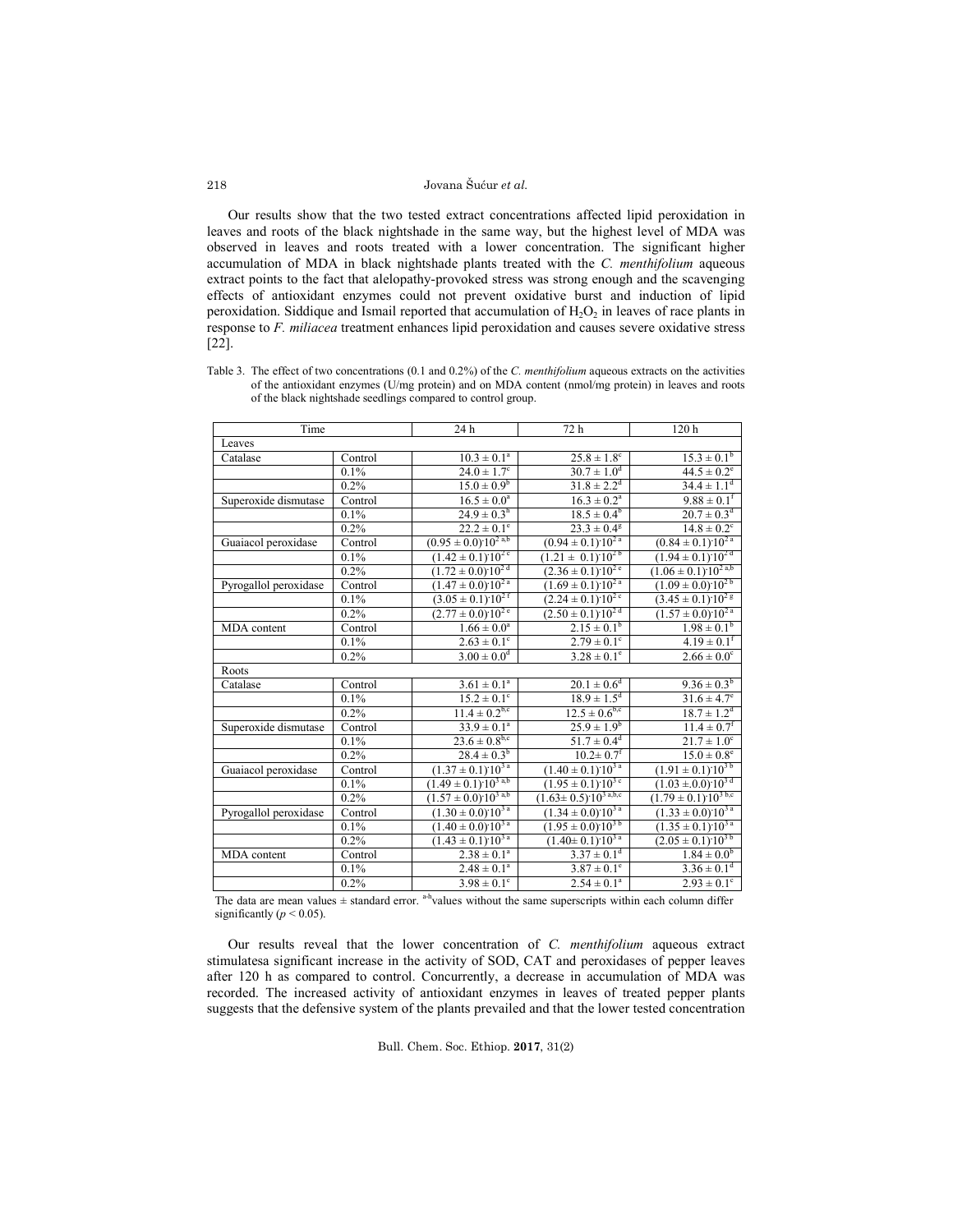of *C. menthifolium* aqueous extract has low allelopathic potential on the pepper antioxidant properties. On the other hand, the significant increase in lipid peroxidation intensity was recorded in leaves and roots of pepper plants treated with the higher concentration (0.2%) 120 h after the treatment. Our results show that the sensitivity of plants is dependent on the concentration of applied extracts. Furthermore, allelochemicals that inhibit the growth of one plant might stimulate the growth of the same or another plant at different concentrations [5]. In this research, leaves and roots of black nightshade were more affected bythe lower concentration (0.1%) of the *C. menthifolium* aqueous extract than leaves and roots of pepper seedlings. It is a useful finding that there is a concentration of *C. menthifolium* aqueous extract with low allelopathic potential on the pepper antioxidant properties as compared to black nightshade antioxidant properties.

| Table 4. The effect of two concentrations (0.1 and 0.2%) of the C. menthifolium aqueous extracts on the activities |
|--------------------------------------------------------------------------------------------------------------------|
| of the antioxidant enzymes $(U/mg$ protein) and on MDA content (nmol/mg protein) in leaves and roots               |
| of the pepper seedlings compared to control group.                                                                 |

| Time                  |         | 24 h                                 | 72 h                                   | 120h                                    |
|-----------------------|---------|--------------------------------------|----------------------------------------|-----------------------------------------|
| Leaves                |         |                                      |                                        |                                         |
| Catalase              | Control | $18.3 \pm 0.5^a$                     | $16.8 \pm 0.5^a$                       | $17.9 \pm 0.8^a$                        |
|                       | 0.1%    | $22.1 \pm 0.6^b$                     | $21.8 \pm 0.8^b$                       | $24.0 \pm 1.4^b$                        |
|                       | 0.2%    | $23.4 \pm 0.9^b$                     | $16.2 \pm 0.6^a$                       | $31.9 \pm 1.5^c$                        |
| Superoxide dismutase  | Control | $11.2 \pm 0.1^a$                     | $7.42 \pm 0.0^e$                       | $5.96 \pm 0.3^h$                        |
|                       | 0.1%    | $9.07 \pm 0.1^c$                     | $8.03 \pm 0.1$ <sup>d</sup>            | $6.21 \pm 0.0^g$                        |
|                       | 0.2%    | $10.2 \pm 0.1^b$                     | $6.30 \pm 0.1$ <sup>f</sup>            | $9.28 \pm 0.2$ <sup>c</sup>             |
| Guaiacol peroxidase   | Control | $(5.44 \pm 0.1)$ 10 <sup>2a</sup>    | $\sqrt{(4.86\pm0.2)^{10^{2}b}}$        | $(5.53 \pm 0.2)$ 10 <sup>2a</sup>       |
|                       | 0.1%    | $(3.71 \pm 0.2) 10^{2d}$             | $(3.25 \pm 0.1)$ 10 <sup>2 d</sup>     | $(6.08 \pm 0.1)10^{2c}$                 |
|                       | 0.2%    | $(2.65 \pm 0.2) 10^{2}$ <sup>f</sup> | $(5.37 \pm 0.3) 10^{2 a}$              | $(7.60 \pm 0.1)^{10^{2} e}$             |
| Pyrogallol peroxidase | Control | $(5.86 \pm 0.1)$ 10 <sup>2a</sup>    | $(7.07 \pm 0.2) 10^{2}$                | $(7.83 \pm 0.1)$ 10 <sup>2 d</sup>      |
|                       | 0.1%    | $(4.91 \pm 0.0)\cdot 10^{2b}$        | $(5.63 \pm 0.3)^{10^{2} a}$            | $(8.83 \pm 0.1) 10^{2}$ <sup>e</sup>    |
|                       | 0.2%    | $\sqrt{(4.64 \pm 0.1)^{10^{2b}}}$    | $(7.97 \pm 0.2)^{10^{2 d}}$            | $(9.83 \pm 0.1) 10^{27}$                |
| MDA content           | Control | $2.56 \pm 0.1^a$                     | $3.02 \pm 0.1^{b,c}$                   | $3.29 \pm 0.1^{\circ}$                  |
|                       | 0.1%    | $2.96 \pm 0.2^b$                     | $2.83 \pm 0.0^{a,b}$                   | $3.01 \pm 0.1^{b,c}$                    |
|                       | 0.2%    | $2.52 \pm 0.1^a$                     | $3.95 \pm 0.1^d$                       | $3.90 \pm 0.2^d$                        |
| Roots                 |         |                                      |                                        |                                         |
| Catalase              | Control | $22.9 \pm 0.7^a$                     | $20.4 \pm 0.7^b$                       | $10.6 \pm 0.2^e$                        |
|                       | 0.1%    | $18.3 \pm 0.4^{b,c}$                 | $18.3 \pm 0.8^{c,b}$                   | $22.4 \pm 0.8^{a,b}$                    |
|                       | 0.2%    | $17.3 \pm 1.3$ <sup>c</sup>          | $12.2 \pm 0.7$ <sup>e</sup>            | $14.8 \pm 0.5$ <sup>d</sup>             |
| Superoxide dismutase  | Control | $7.27 \pm 0.1^a$                     | $7.99 \pm 0.1^b$                       | $9.34 \pm 0.2^e$                        |
|                       | 0.1%    | $5.05 \pm 0.2^c$                     | $13.2 \pm 0.0^h$                       | $10.6 \pm 0.0^8$                        |
|                       | 0.2%    | $8.31 \pm 0.2^b$                     | $9.92 \pm 0.1$ <sup>f</sup>            | $3.25 \pm 0.1^d$                        |
| Guaiacol peroxidase   | Control | $(3.24 \pm 0.3)$ 10 <sup>3 a</sup>   | $(3.58 \pm 0.1) 10^{3 a,b}$            | $(3.34 \pm 0.1)^{10^{3} \text{ a,b}}$   |
|                       | 0.1%    | $(3.77 \pm 0.1) 10^{3b}$             | $(3.16 \pm 0.1) 10^{3}$ <sup>a,c</sup> | $(4.34 \pm 0.1) 10^{3}$ <sup>e</sup>    |
|                       | 0.2%    | $(2.12 \pm 0.1)$ 10 <sup>3 d</sup>   | $(2.80 \pm 0.1)$ 10 <sup>3</sup> c     | $(3.67 \pm 0.1)$ 10 <sup>3 a,b</sup>    |
| Pyrogallol peroxidase | Control | $(2.62 \pm 0.0)^{10^{3 a}}$          | $(2.47 \pm 0.1) 10^{3}$ <sup>a,b</sup> | $(1.95 \pm 0.1)^{10^{3d}}$              |
|                       | 0.1%    | $(2.37 \pm 0.1) 10^{36}$             | $(2.24 \pm 0.1) 10^{3}$ <sup>c,b</sup> | $(2.06 \pm 0.0)^{0.10^{3} \text{ c,d}}$ |
|                       | 0.2%    | $(1.58 \pm 0.0)^{10^{3} e}$          | $(1.40 \pm 0.1)^{10^{3} e}$            | $(2.16 \pm 0.1) 10^{3c}$                |
| MDA content           | Control | $2.50 \pm 0.1^{a,b}$                 | $2.96 \pm 0.1^{\text{c},\text{b}}$     | $2.38 \pm 0.1^a$                        |
|                       | $0.1\%$ | $3.88 \pm 0.2^d$                     | $3.13 \pm 0.2$ <sup>c</sup>            | $2.87 \pm 0.1^b$                        |
|                       | $0.2\%$ | $2.45 \pm 0.1^{a,b}$                 | $4.17 \pm 0.1$ <sup>d</sup>            | $4.72 \pm 0.1^e$                        |

The data are mean values  $\pm$  standard error. <sup>a-h</sup> values without the same superscripts within each column differ significantly ( $p < 0.05$ ).

The allelopathic effects of plants of the family Lamiaceae were investigated in a number of studies. Safari *et al.* found that aqueous extracts of *Thymus kotschyanus* (Lamiaceae) exhibited dose-dependent allelopathic effects on *Bromus tomentellus* seed germination and seedling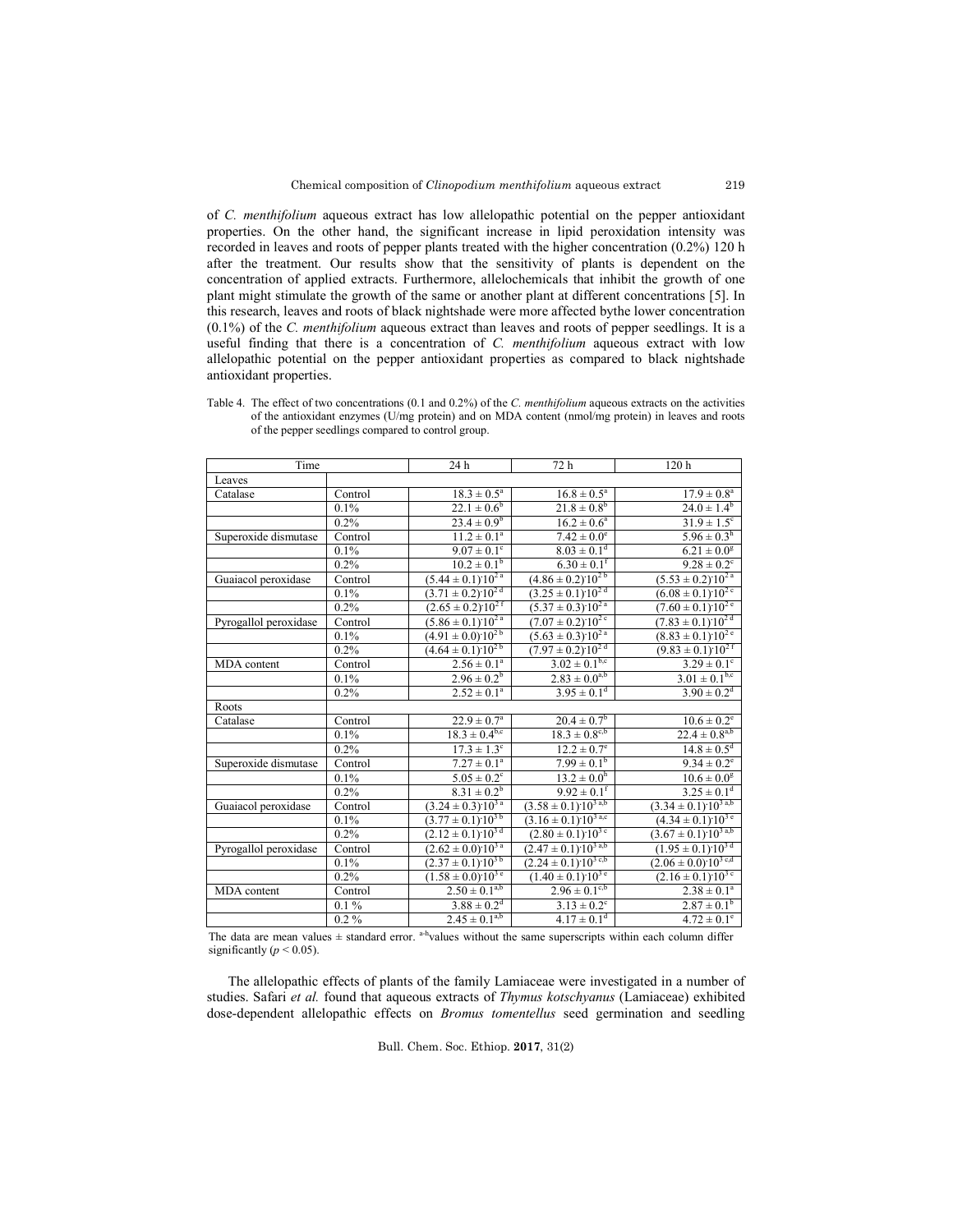growth [25]. Bajalan *et al.* examined the effect of different concentrations of the aqueous extract of *Salvia officinalis* (Lamiaceae) on the germination of *Amaranthus retroflexus* and found that the extract had shown a strong inhibitory effect on seed germination [26].

# *The mortality of T. vaporariorum*

The greenhouse whitefly is an important pest especially in vegetable and ornamental crops [27]. They suck sap, causing the plants to become weak and susceptible to attack by diseases. The biggest problem in combating the whitefly life cycle of this insect and the interweaving generation is that all forms of development can be found on one sheet. Control of the greenhouse whitefly is difficult because of a high resistance against commonly used insecticides [28]. Some plant-derived compounds can be highly effective against the insecticide-resistant insect pest [29]. It has been shown that the caffeic acid possesses insecticidal activity [30]. In our previous study we have reported that the aqueous extracts of some Lamiaceae species, which contain caffeic acid in high amount, exhibited a toxic effect against the greenhouse whitefly with a high mortality rate [31, 32]. In the present work, the aqueous extract of *C. menthifolium* was evaluated on the greenhouse whitefly. After 24 and 48 h of exposure, the mortality of *T. vaporariorum* was low. The mortality rate reached 50% after 96 h of exposure (Figure 2). Results of other authors indicate a potential use of plant extracts in pest management of whiteflies. Cruz-Estrada *et al.* reported that ethanolic extracts of P*. Alliaceae* and *T. arborea* leaves showed very high insecticidal effects on eggs and the nymphs whitefly (*Bemisia tabaci* Genn.) [33].



Figure 2.The mortality of *T. vaporariorum* adult fed for 4 days with formulation containing a known concentration (0.1%) of *C. menthifolium* aqueous extract.

# **CONCLUSION**

In summary, phytotoxic effects of *C. menthifolium* aqueous extracts were different between the two studied plants, the black nightshade seedlings were more sensitive than pepper seedlings, which points to the different responses of species when facing allelochemicals. The allelopathic potential of the *C. menthifolium* aqueous extract on the black nightshade antioxidant properties and the mortality rate of whitefly indicate that the plant extracts and natural substances should be explored in the development of natural pesticides.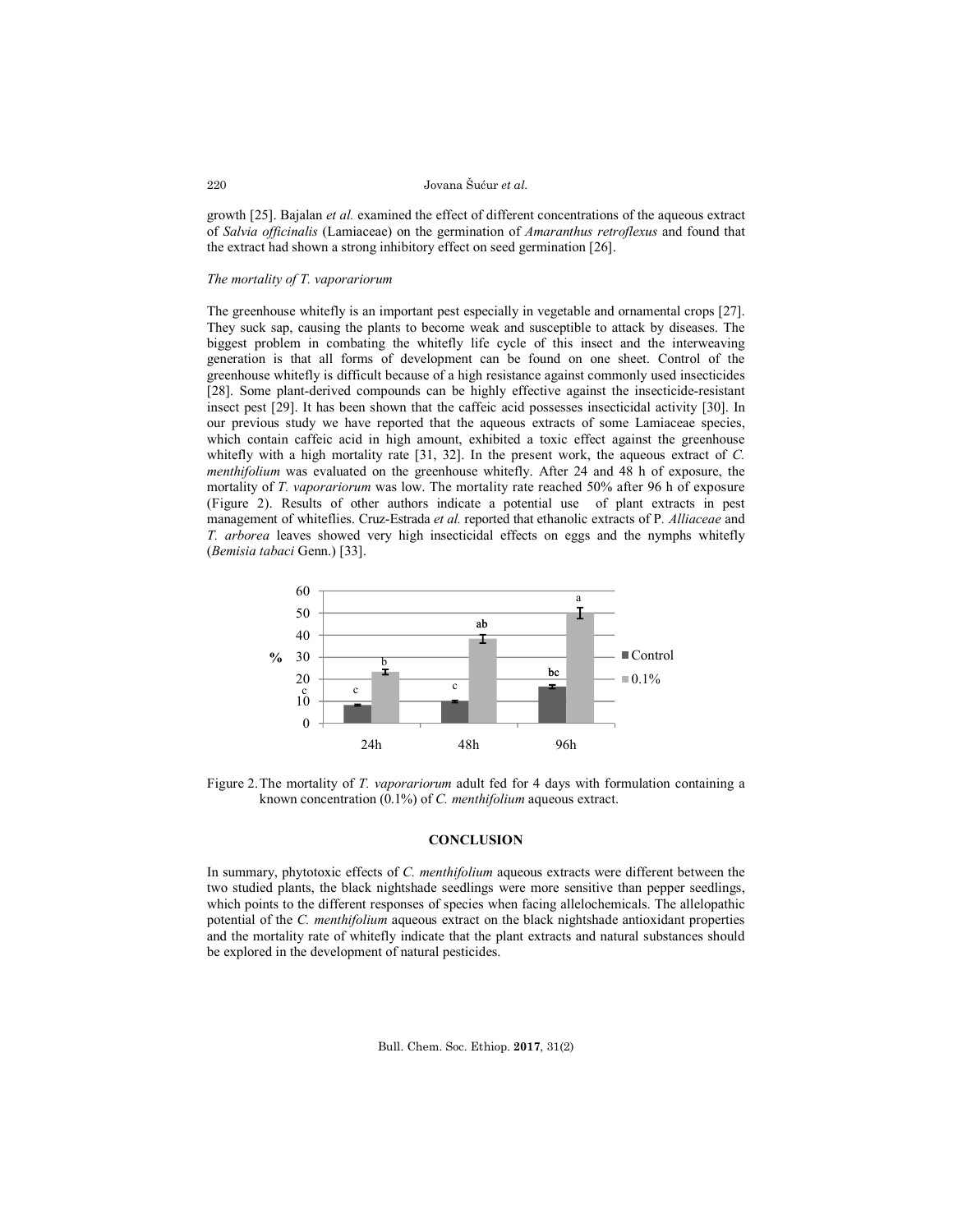#### **ACKNOWLEDGEMENT**

We thank Branislav Trudić, MSc, plant life scientist and research associate of Institute of Lowland Forestry and Environment, University of Novi Sad, Serbia, for valuable technical comments and suggestions and initial proofreading of the manuscript.

## **REFERENCES**

- 1. Farooq, M.; Jabran, K.; Cheema, Z.A.; Wahid, A.; Siddique, K.H.M. The role of allelopathy in agricultural pest management. *Pest Manag. Sci.* **2011**, 67, 493–506.
- 2. Mandal, M.S.; Chakraborty, D.; Dey, S. Phenolic acids act as signaling molecules in plantmicrobe symbioses. *Plant Signal. Behav.* **2010**, 5, 359–368.
- 3. Gella, D.; Ashagre, H.; Negewo, T. Allelopathic effect of aqueous extracts of major weed species plant parts on germination and growth of wheat. *J. Agric. Crop Res.* **2013**, 1, 30–35.
- 4. Bhadoria, P.B.S. Allelopathy: A natural way towards weed management. *Am. J. Exp. Agric.* **2011**, 1, 7–20.
- 5. Naz, R.; Bano, A. Effects of allelochemical extracts from medicinal plants on physiological and biochemical mechanisms of maize (*Zea mays* L.) seedlings. *Int. J. Agron. Agric. Res.* **2014**, 5, 31–39.
- 6. Weir, T.L.; Park, S.W.; Vivanco, J.M. Biochemical and physiological mechanisms mediated by allelochemicals. *Curr. Opin. Plant Biol.* **2004**, 7, 472–479.
- 7. Zeng, R.S.; Mallik, A.U.; Luo, S. *Allelopathy in Sustainable Agriculture and Forestry*, 1st ed., Springer: New York; **2008**; p 63.
- 8. Bogatek, R.; Gniazdowska, A. ROS and phytohormones in plant-plant allelopathic interaction. *Plant Signal. Behav.* **2007**, 2, 317–318.
- 9. Soares, C.; De Sousa, A.; Pinto, A.; Azenha, M.; Teixeira, J.; Azevedo, R.A.; Fidalgo, F. Effect of 24-epibrassinolide on ROS content, antioxidant system, lipid peroxidation and Ni uptake in *Solanum nigrum* L. under Ni stress. *Environ. Exp. Bot.* **2016**, 122, 115–125.
- 10. Pietta, P.G. Flavonoids as antioxidants. *J. Nat. Prod.* **2000**, 63, 1035–1042.
- 11. De Albuquerque, M.B.; Dos Santos, R.C.; Lima, L.M.; Melo Filho, P.A.; Nogueira, R.J.M.C.; Da Camara, C.A.G.; Ramos, A.R. Allelopathy, an alternative tool to improve cropping systems. A review. *Agron. Sustain. Dev.* **2011**, 31, 379–395.
- 12. Mandal, C.; Ghosh, N.; Adak, M.K.; Dey, N. Interaction of polyamine on oxidative stress induced by exogenously applied hydrogen peroxide in *Salvinia natans* Linn. *Theor. Exp. Plant Physiol*. **2013**, 25, 203–212.
- 13. Hagerman, A.; Harvey-Mueller, I.; Makkar, H.P.S. *Quantification of Tannins in Tree Foliage – A Laboratory Manual*, FAO/IAEA: Vienna; Austria; **2000**; p 4.
- 14. Dey, P.M.; Harborne, J.B. *Methods in Plant Biochemistry*, 1st ed., Marcel Dekker: New York; **1989**; p 197.
- 15. Generalić, I.; Skroza, D.; Šurjak, J.; Možina, S.; Ljubenkov, I.; Katalinić, A.; Šimat, V.; Katalinić, V. Seasonal variations of phenolic compounds and biological properties in sage (*Salvia officinalis* L.). *Chem. Biodivers.* **2012**, 9, 441–457.
- 16. Sedmark, J.; Grossberg, S.E. A rapid, sensitive and versatile assay for protein using Coomassie Brilliant Blue G250. *Anal. Biochem.* **1977**, 79, 544–552
- 17. Spector, T. Refinement of the Coomassie blue method of protein quantitation. *Anal. Biochem.* **1978**, 86, 142–146.
- 18. Sathya, E.; Bjorn, M.E. *Plant Stress Tolerance*, Humana Press: Oklahoma; USA; **2010**; pp 273–280.
- 19. Mandal, S.; Mitra, A.; Mallick, N. Biochemical characterization of oxidative burst during interaction between *Solanum lycopersicum* and *Fusarium oxysporum* f. sp. *lycopersici*. *Physiol. Mol. Plant Pathol.* **2008**, 72, 56–61.